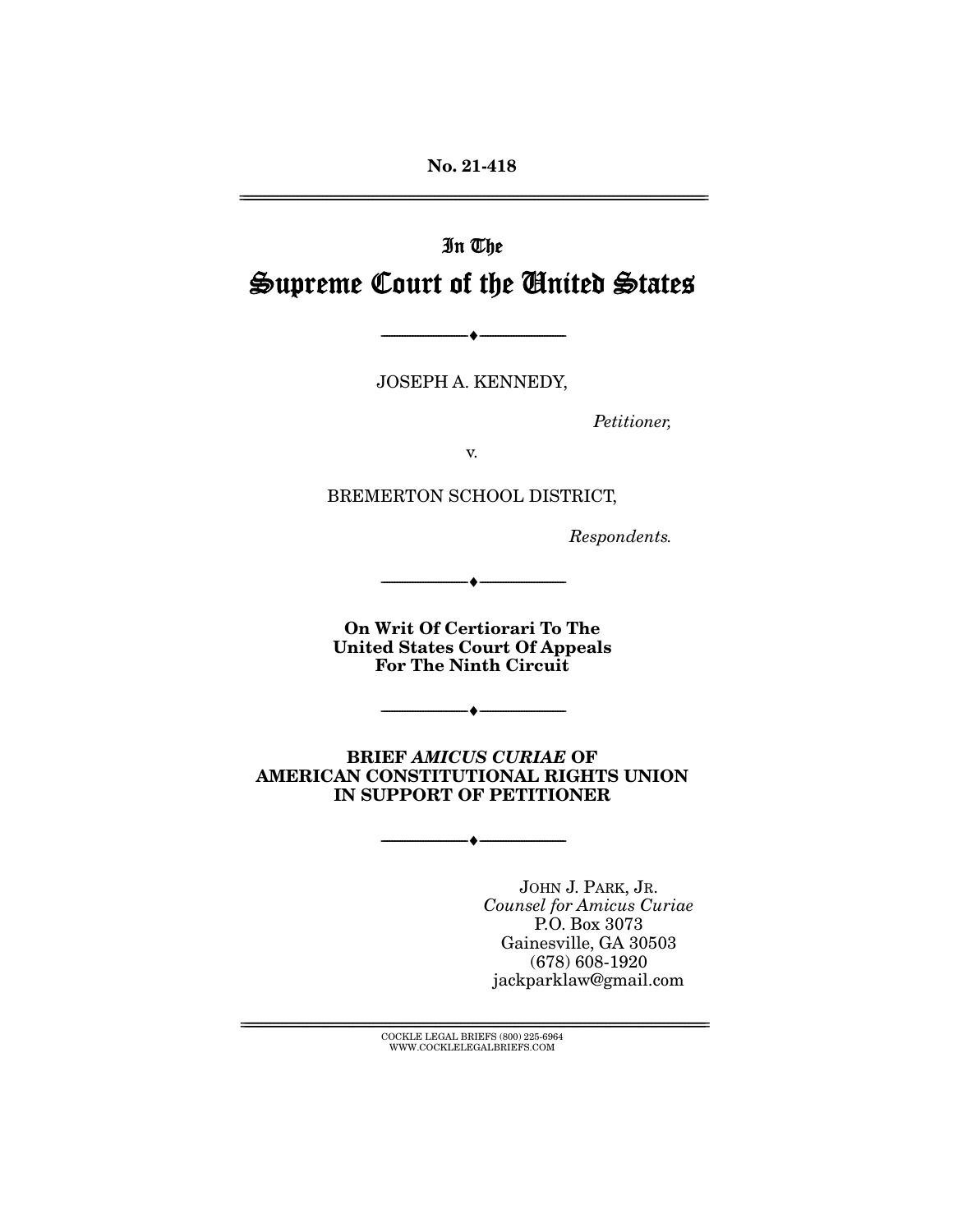#### **QUESTIONS PRESENTED**

 Petitioner Joseph Kennedy lost his job as a footsaid a quiet prayer by himself at midfield after the game ended. After considering an interlocutory petition in which Kennedy sought review of the lower courts' refusal to grant him a preliminary injunction. four members of this Court observed that "the Ninth" Circuit's understanding of the free speech rights of public school teachers is troubling and may justify review in the future," but concluded that this Court should stay its hand until the lower courts definitively determined the reason for Kennedy's termination. The statement also noted that Kennedy had a then-unaddressed claim under the Free Exercise Clause. addressed claim under the Free Exercise Clause.

On remand, the lower courts found  $-$  and the school district ultimately agreed  $-$  that Kennedy lost his job solely because of his religious expression. Yet the Ninth Circuit nevertheless ruled against him again. The court not only doubled down on its "troubling" freespeech reasoning, which transforms virtually all speech by public-school employees into government speech lacking any First Amendment protection, but reached the remarkable conclusion that, even if Kennedy's prayer was *private* expression protected by the Free<br>Speech and Free Exercise Clauses (which it undoubt edly was), the Establishment Clause nevertheless required its suppression. The court denied en banc review over the objection of 11 judges.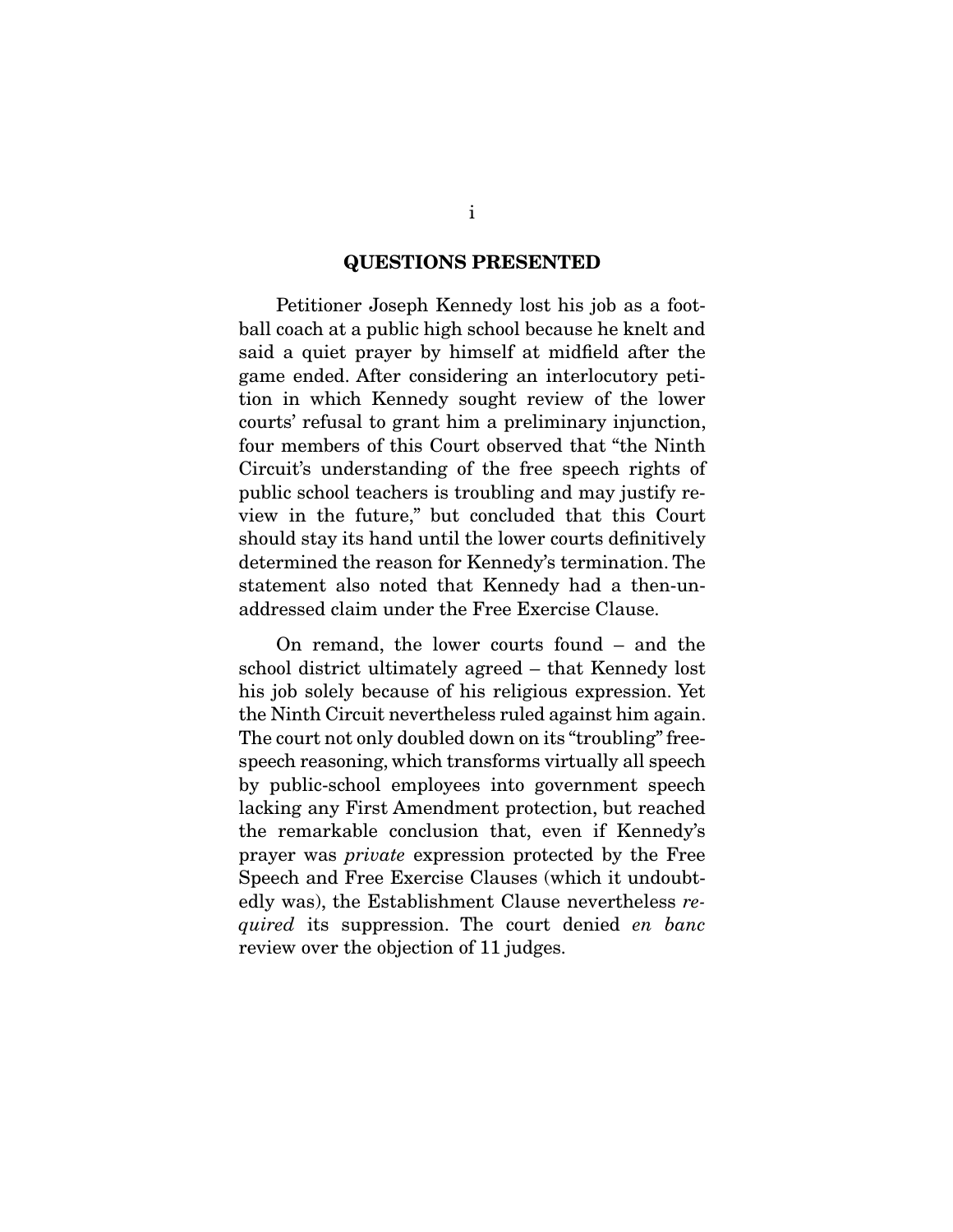## **QUESTIONS PRESENTED** – Continued

The questions presented are:

1. Whether a public-school employee who says a brief, quiet prayer by himself while at school and visible to students is engaged in government speech that ble to students is engaged in government speech that lacks any First Amendment protection.

2. Whether, assuming that such religious exer-<br>cise is private and protected by the Free Speech and Free Exercise Clauses, the Establishment Clause nev- $F_{\text{e}}$  extends  $F_{\text{e}}$  and  $F_{\text{e}}$  and  $F_{\text{e}}$  are  $F_{\text{e}}$  in  $F_{\text{e}}$  in  $F_{\text{e}}$  is the  $F_{\text{e}}$  of  $F_{\text{e}}$  and  $F_{\text{e}}$  is the  $F_{\text{e}}$  of  $F_{\text{e}}$  and  $F_{\text{e}}$  are  $F_{\text{e}}$  and  $F_{\text{e}}$  are  $F_{\text$ ertheless compels public schools to prohibit it.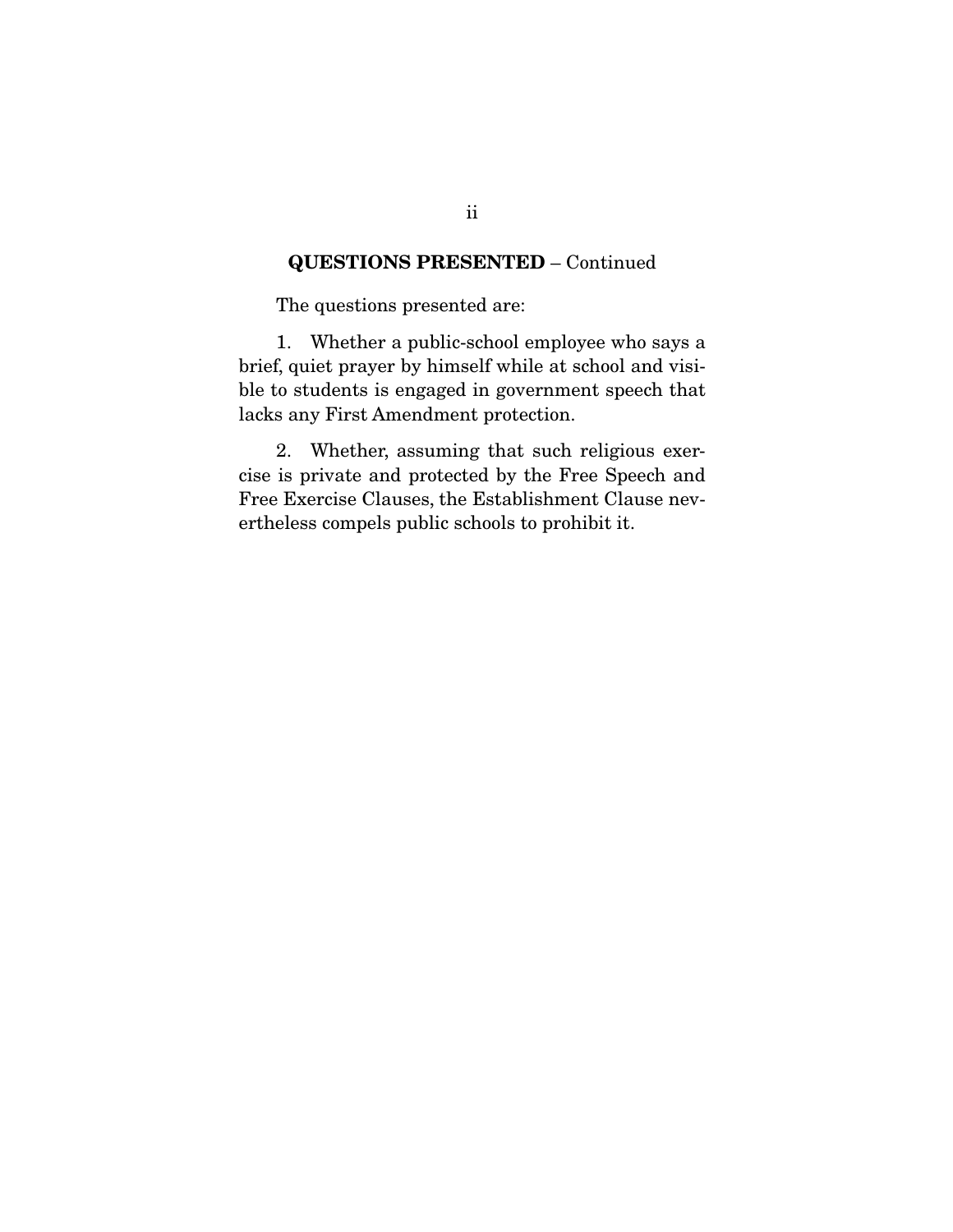## TABLE OF CONTENTS

|                |                                                                                                                                                                                         | Page           |
|----------------|-----------------------------------------------------------------------------------------------------------------------------------------------------------------------------------------|----------------|
|                |                                                                                                                                                                                         | $\mathbf{I}$   |
|                |                                                                                                                                                                                         |                |
|                |                                                                                                                                                                                         | iv             |
|                |                                                                                                                                                                                         | 1              |
|                |                                                                                                                                                                                         | $\overline{2}$ |
|                |                                                                                                                                                                                         | 3              |
| $\mathsf{A}$ . |                                                                                                                                                                                         | 3              |
| <b>B.</b>      | The Court has repeatedly allowed room<br>for the Free Exercise Clause to work with-<br>out interfering with interests protected by                                                      | 4              |
| C.             | In another context, the Court has required<br>an actor to set forth a strong basis in evi-<br>dence for putting one principle or part of a<br>statute ahead of another one of equal im- | 8              |
| D.             | The Ninth Circuit concern that allowing<br>Petitioner's private prayers will give rise<br>to an Establishment Clause violation fails                                                    | 13             |
|                |                                                                                                                                                                                         | 15             |
|                |                                                                                                                                                                                         |                |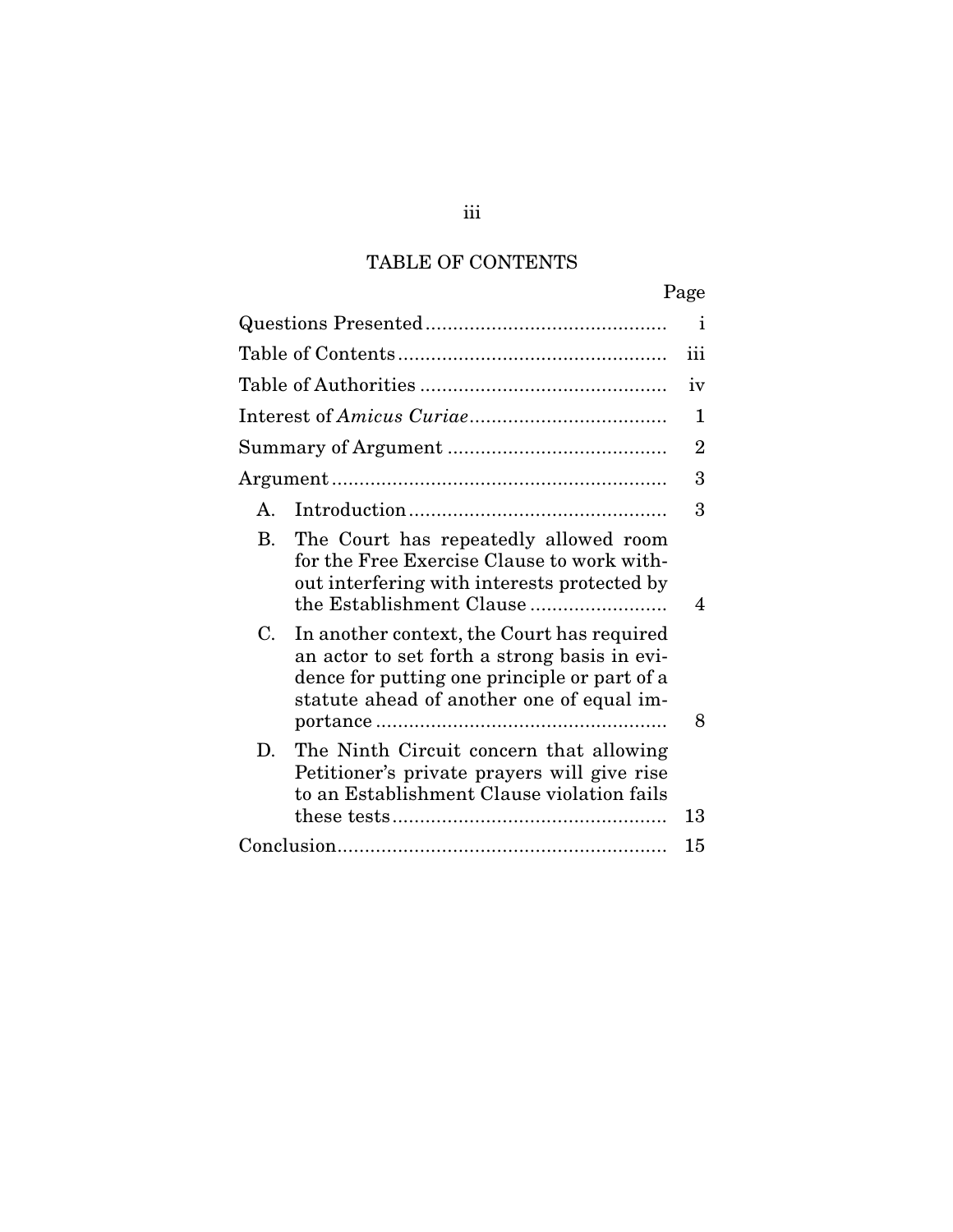## TABLE OF AUTHORITIES

# **CASES**

| American Legion v. American Humanist Ass'n,                                                      |
|--------------------------------------------------------------------------------------------------|
| Bd. of Educ. of Westside Community Schools v.                                                    |
| City of Richmond v. J.A. Croson Co., 488 U.S. 469                                                |
| Elim Romanian Pentecostal Church v. Pritzker,<br>No. 20-569, cert. denied, 141 S. Ct. 1753 (U.S. |
|                                                                                                  |
| Kennedy v. Bremerton, 4 F. 4th 910 (9th Cir.                                                     |
| Lamb's Chapel v. Central Moriches Union Free                                                     |
| Lemon v. Kurtzman, 403 U.S. 602 (1971)5, 6, 8                                                    |
| Ricci v. DeStefano, 557 U.S. 557 (2009)passim                                                    |
| Rosenberger v. Rector and Visitors of the Univ. of                                               |
| Santa Fe Indep. Sch. Dist. v. Doe, 530 U.S. 290                                                  |
| Trinity Lutheran Church of Columbia, Inc. v.<br>Comer, 137 S. Ct. 2012 (2017)3, 8                |
| Vill. of Arlington Heights v. Metro Housing Dev.                                                 |
| Washington v. Davis, 426 U.S. 226 (1976)11                                                       |
|                                                                                                  |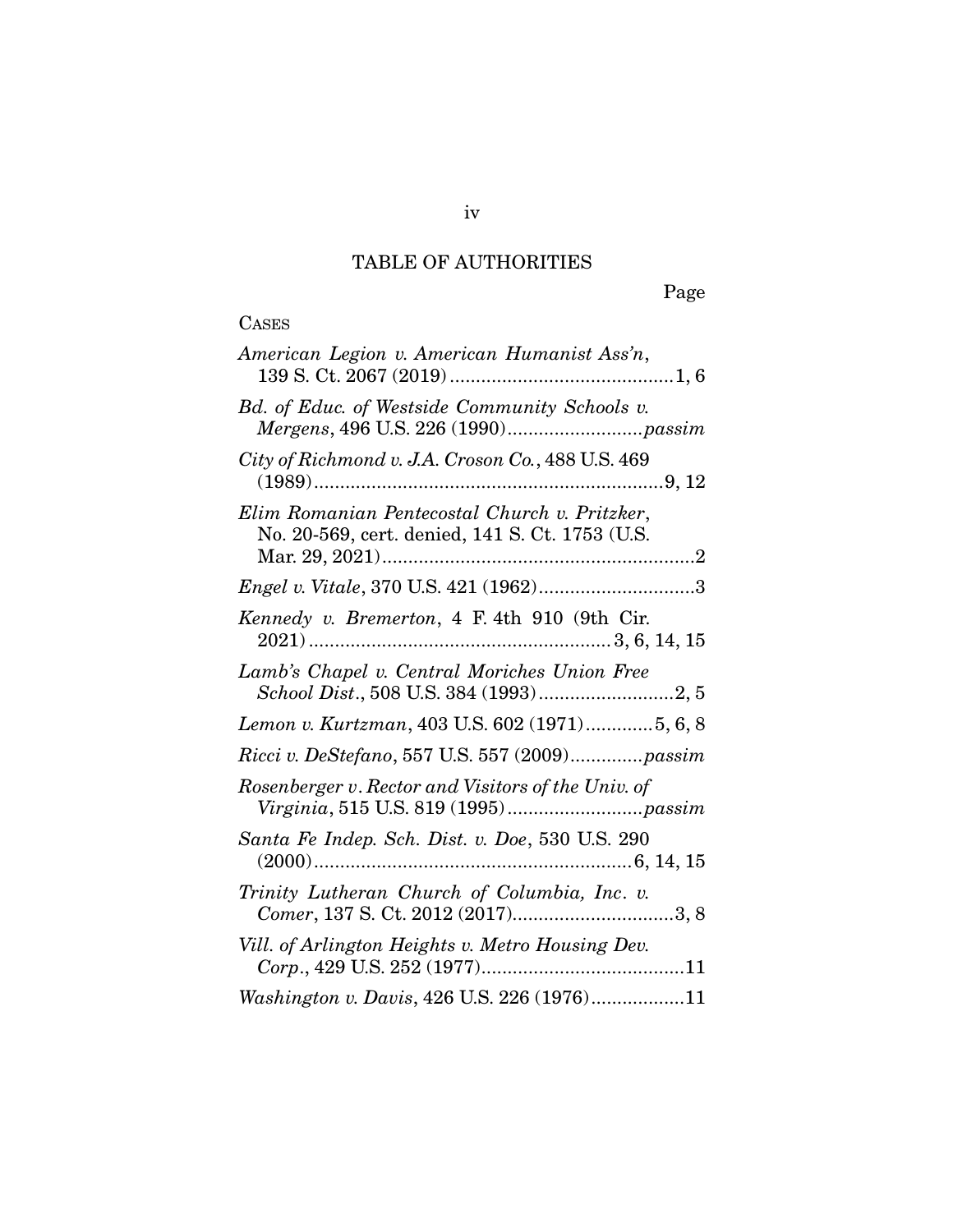## TABLE OF AUTHORITIES – Continued

|                                                      | Page |
|------------------------------------------------------|------|
| Widmar v. Vincent, 454 U.S. 363 (1981) 2, 5, 6, 7, 8 |      |
| Wygant v. Jackson Bd. of Educ., 476 U.S. 267         |      |

CONSTITUTIONAL PROVISIONS U.S. Const., amend. I cl. 2 ................................... passim

## **STATUTES**

## RULES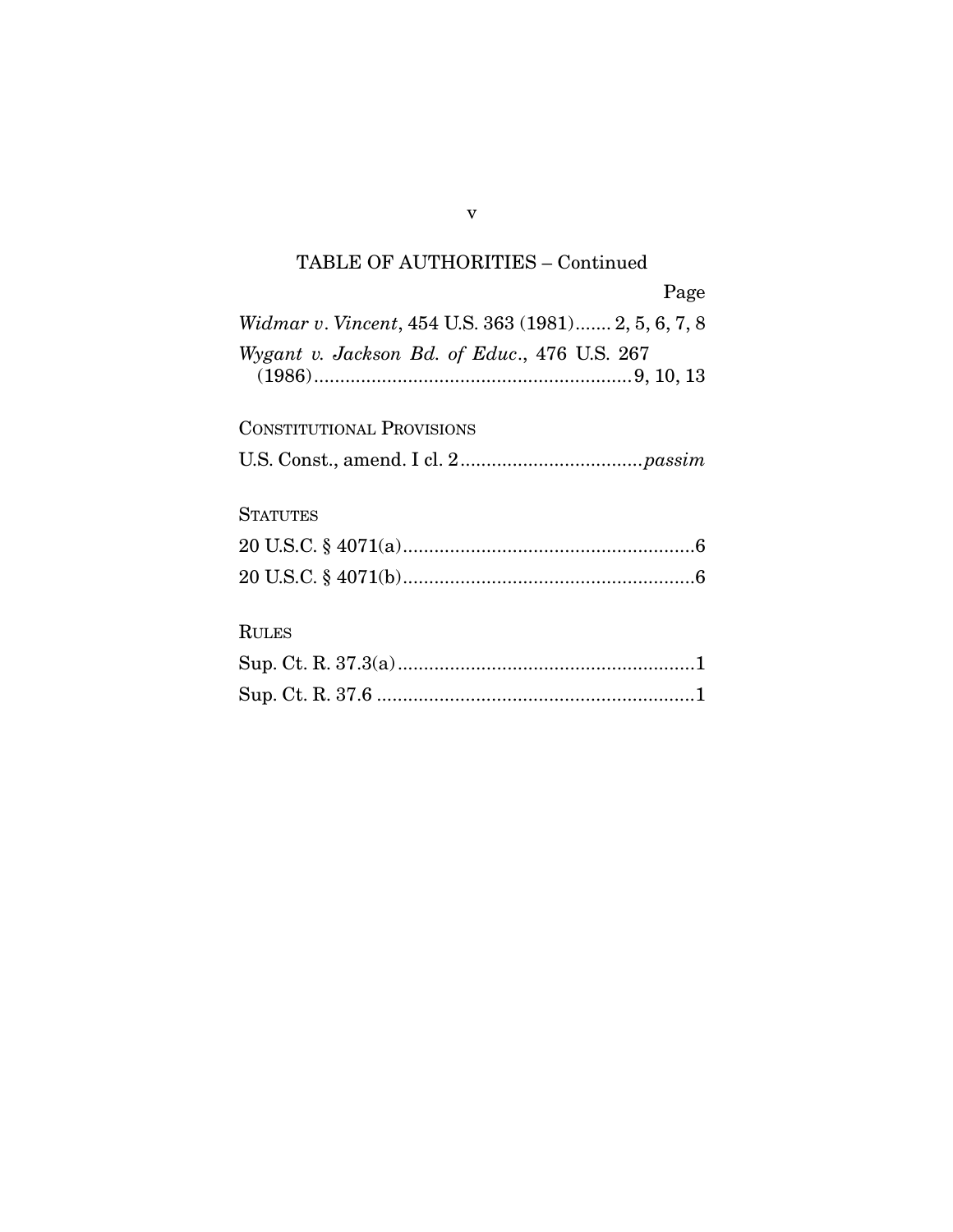#### **INTEREST OF** *AMICUS CURIAE*1

The American Constitutional Rights Union (ACRU)<br>is a nonpartisan, nonprofit legal policy organization formed pursuant to Section  $501(c)(3)$  of the Internal Revenue Code dedicated to educating the public on the importance of constitutional governance and the protection of our constitutional liberties. The ACRU Policy Board sets the policy priorities of the organization and includes some of the most distinguished states one in the Nation on matters of free speech and election law. Current Policy Board members include: the 75th Attorney General of the United States, Edwin Meese III; Charles J. Cooper, the former Assistant Attorney General for the Office of Legal Counsel; former Federal Election Commissioner Hans von Spakovsky; and J. Kenneth Blackwell, the former U.S. Ambassador to the United Nations Human Rights Commission and Ohio United Nations Human Rights Commission and Ohio Secretary of State.

The ACRU's mission includes defending the First<br>Amendment's protection of the free exercise of religion. Its mission is grounded in the understanding that the first Amendment's Free Exercise clause protects religious expression for people of all faiths. The ACRU has defended the religious expression inherent in the has defended the religious expression inherent in the Bladensburg Cross in American Legion v. American

All parties have consented to the filing of this brief by blan-<br>ket consent. See Sup. R. 37.3(a). Pursuant to Rule 37.6, amicus<br>curies affirms that no counsel for any party authored this brief in curiae affirms that no counsel for any party authored this brief in whole or in part, and no counsel or party made a monetary contribution intended to fund the preparation or submission of this brief. Sup. Ct. R.  $37.6$ .  $\mathbf{E}$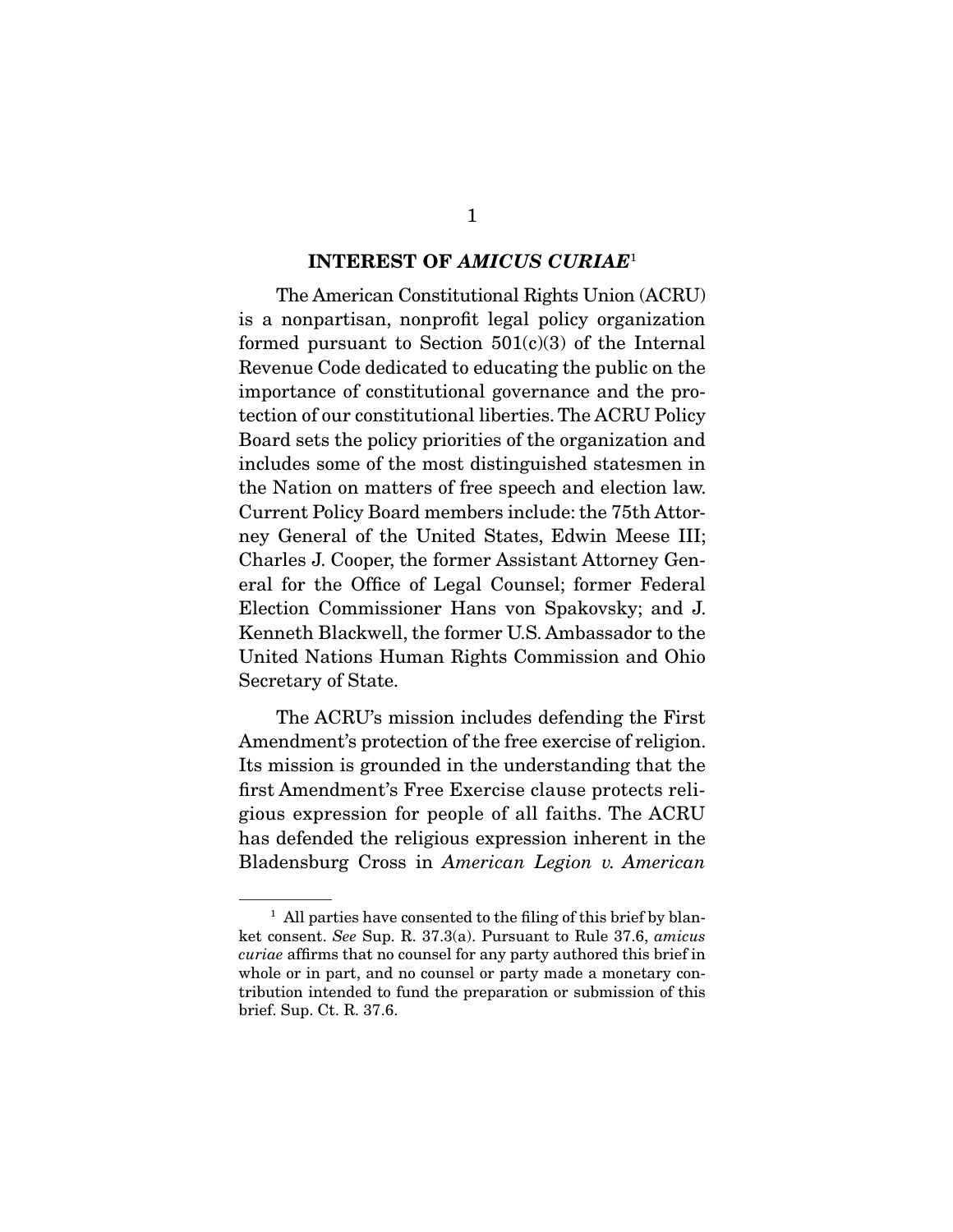*Humanist Ass'n*, 139 S. Ct. 2067 (2019). In addition, it wrote in support of a church objecting to the imposition of COVID-19 related limits on its ability to worship. Elim Romanian Pentecostal Church v. Pritzker, No. 20-<br>569. cert. depied 141 S. Ct. 1753 (Mem.) (US. Mer. 29 569, cert. denied, 141 S. Ct. 1753 (Mem.) (U.S. Mar. 29, 2021).

#### **SUMMARY OF ARGUMENT**

 $\overbrace{\hspace{2.5cm}}$   $\overbrace{\hspace{2.5cm}}$ 

 $\frac{1}{2}$  principles point in different directions." Ricci v. DeSte-<br> $\frac{1}{2}$   $\frac{1}{2}$   $\frac{1}{2}$   $\frac{1}{2}$   $\frac{1}{2}$   $\frac{1}{2}$   $\frac{1}{2}$   $\frac{1}{2}$   $\frac{1}{2}$   $\frac{1}{2}$   $\frac{1}{2}$   $\frac{1}{2}$   $\frac{1}{2}$   $\frac{1}{2}$   $\frac{1}{2}$   $\$ fano, 557 U.S. 557, 580 (2009). This case is one such case, and it presents this Court with an opportunity to reiterate the guidance that it has previously given when confronted with competing claims under the Free Exercise and Establishment Clause of the First  $F_{\text{F}}$  and Exercise and Establishment Clause of the First Amendment. See Rosenberger v. Rector and Visitors of the Hiri the Univ. of Virginia, 515 U.S. 819 (1995); Lamb's Chapel v. Central Moriches Union Free School Dist., 508 U.S. 384 (1993); Bd. of Educ. of Westside Cmty. Schools v. Mergens, 496 U.S. 296 (1990); Widmar v. Vincent, 454 U.S. 363 (1981). That guidance not only distinguishes between the actions of private parties and those of government action. In addition, government must act in a neutral manner, without hostility toward must act in a neutral manner, without modernly towards religious exercise because of its religious character.

 In a different context, the Court has confronted equal treatment and race-based action and demanded that a "strong basis in evidence" be shown to justify  $t_{\text{max}}$  and  $t_{\text{max}}$  because in events for shown to  $j_{\text{max}}$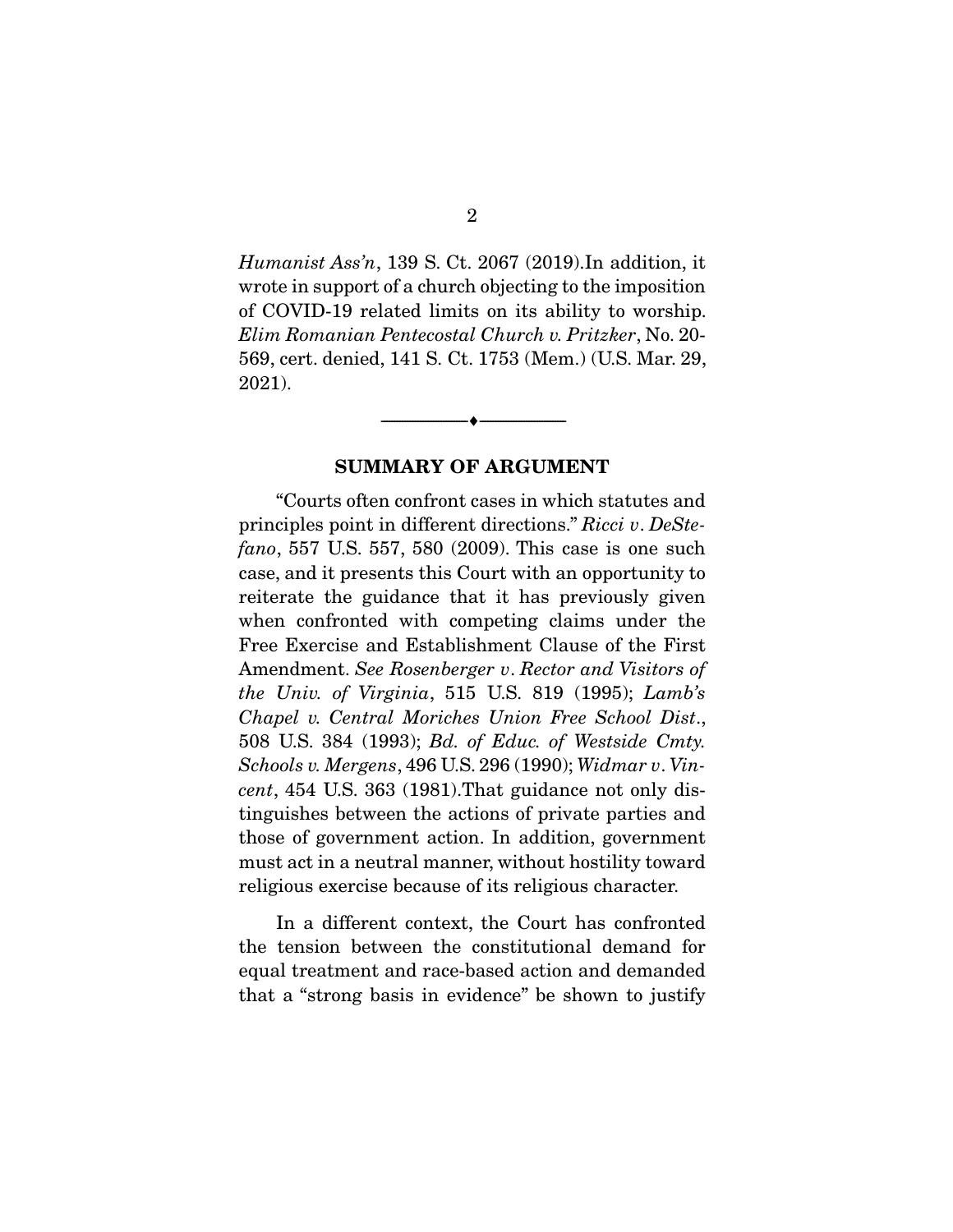governmental action. See, e.g., Ricci, 557 U.S. at 563.<br>This Court should subject the Ninth Circuit's analysis of the competing Establishment Clause and Free Exercise Clause claims to review under the "strong basis" in evidence standard", and having done so, find the Ninth Circuit's analysis docking Ninth Circuit's analysis lacking.

#### **ARGUMENT**

 $\overbrace{\hspace{2.5cm}}$   $\overbrace{\hspace{2.5cm}}$ 

#### **A. Introduction.**

In pertinent part, the First Amendment provides, "Congress shall make no law respecting an establishment of religion, or prohibiting the free exercise thereof." U.S. Const. amend. I, cl.1. The Establishment Clause and the Free Exercise Clause "forbid two quite different kinds of government encroachment upon religious freedom." Engel v. Vitale, 370 U.S. 421, 429 (1962). "The Establishment Clause was designed to keep government out of personal religious exercise, not purge religion from the public square." Kennedy v. City<br>of Premerton 4 F 4th 910, 953 (9th Cir. 2021) (Mom.) of Bremerton, 4 F. 4th 910, 953 (9th Cir. 2021) (Mem.)<br>(R. Nelson, J., dissenting). As Judge O'Scannlain wrote in dissent, "[T]he most basic lesson of the Supreme Court's Free Exercise jurisprudence teaches that when government actions 'target the religious for "special disabilities" based on their 'religious status,' they trigger 'the strictest scrutiny.'"  $Id.$ , 4 F. 4th at 939 (O'Scannlain, J., dissenting) (quoting Trinity Lutheran Church of Columbia, Inc. v. Comer, 137 S. Ct. 2012, 2021 (2017)).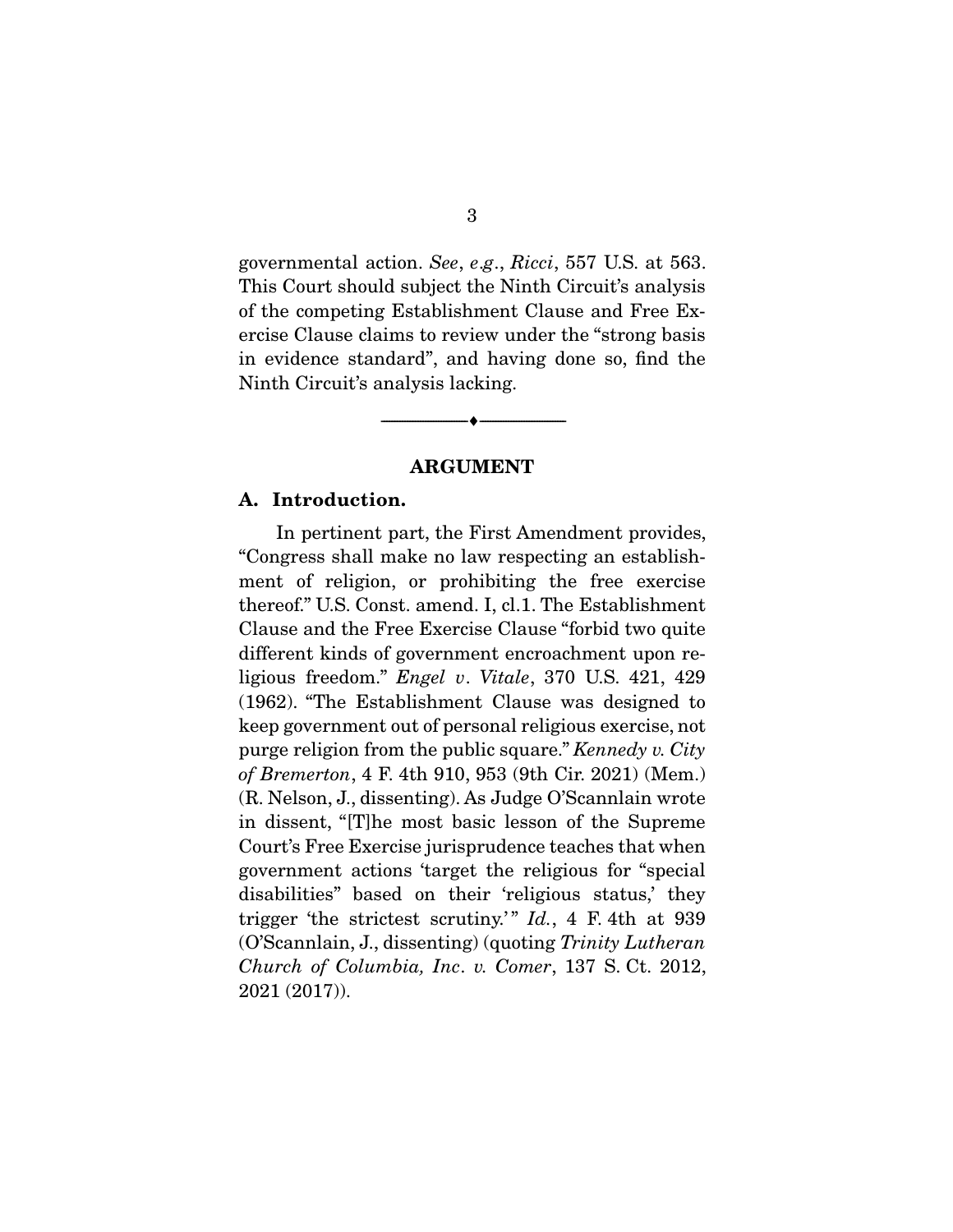## **B. The Court has repeatedly allowed room for the Free Exercise Clause to work without interfering with interests protected by the Establishment Clause.**

 In Rosenberger v. Rector and Visitors of the Univ. of Virginia, the Court held that the University violated<br>a student group's right to free speech when it denied funding because the group had a religious viewpoint. In so doing, the Court rejected the contention that providing public funding to a religious group created an Establishment Clause problem. It explained that the program was "neutral toward religion.]" noting, "It the program was the University created [the program] to advance religion or adopted some ingenious device with the purpose of aiding a religious genious device with the purpose of aiding  $\alpha$  religious cause." Id., 515 U.S. at 840. That neutrality distinthe direct support of a church or group of churches."  $Id$ .

More significantly in the context of this case, the program's neutral stance "respect[ed] the critical difference 'between *government* speech endorsing reli-<br>gion, which the Establishment Clause ferbids, and private speech endorsing religion, which the Free<br>Speech and Free Exercise Causes protect," Id. at 841 Speech and Free Exercise Causes protect.'" Id. at 841 (quoting Bd. of Educ of Westside Cmty. Schools v. Mergens, 496 U.S. 226, 250 (1990) (opinion of O'Connor, J.)). ate itself from the private speech involved in this case."  $Id$ . And, any concern that the student group's religious orientation might be attributed to the university west. orientation might be attributed to the university was dismissed as "not a plausible fear, and there is no real dismissed as "not a plausible fear, and there is no real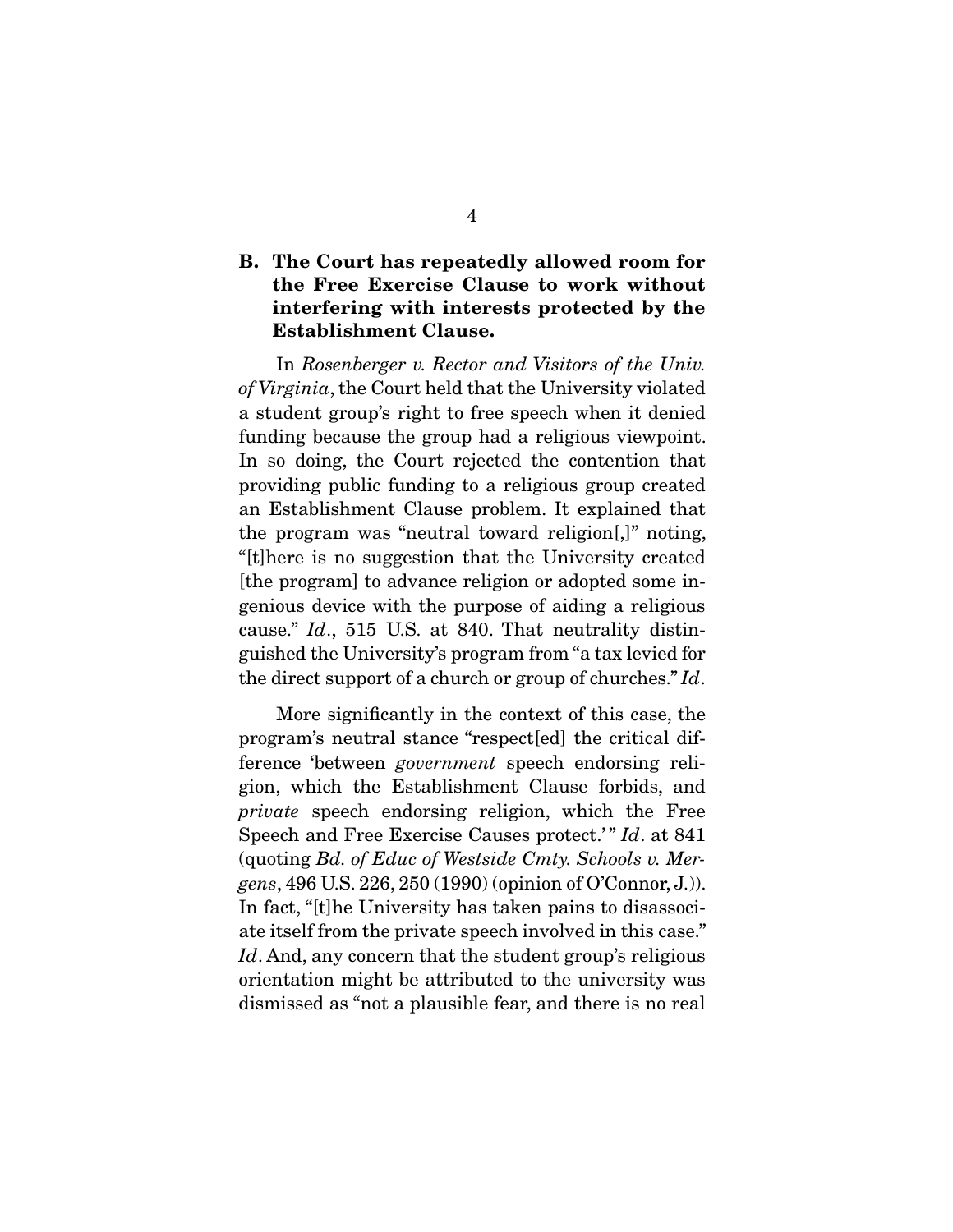endorsed or coerced by the State."  $Id$ . at 241-42.

 The Rosenberger Court built on the Court's 1993 decision in Lamb's Chapel v. Center Moriches Union Free School Dist. There, the Court held that the school district violated the free speech rights of an evangelical church and its pastor when it denied them access to its facilities because they had a religious purpose. Again, the Court rejected the contention that granting. the church access would violate the Establishment Clause deeming the contention "unfounded."  $Id$ ., 508 U.S. at 395. The Court explained, "The showing of this film series would not have been during school hours, would not have been sponsored by the school, and would have been open to the public, not just to church members."  $Id$ . Thus, "there would have been no realis-<br>tie depace that the community would think that the tic danger that the community would think that the District was endorsing religion or any particular creed, and any benefit to religion or to the Church would have been no more than incidental."  $Id$ .

 The Lamb's Chapel Court drew support from the test for Establishment Clause claims set out in Lemon v. Kurtzman, 403 U.S. 602 (1971). That three-part test considers whether the government's policy (1) has a secular purpose;  $(2)$  its principal effect cannot be to "advance[] or inhibit[] religion"; and  $(3)$  it must not foster "an excessive government entanglement with religion." Id. at 612-13. So, too, did the Court in Mergens<br>and in Widmar, See 496 U.S. at 248: 454 U.S. at 271 and in Widmar. See 496 U.S. at 248; 454 U.S. at 271, respectively. The Rosenberger Court did not use the Lemon test, however, leaving the question how much of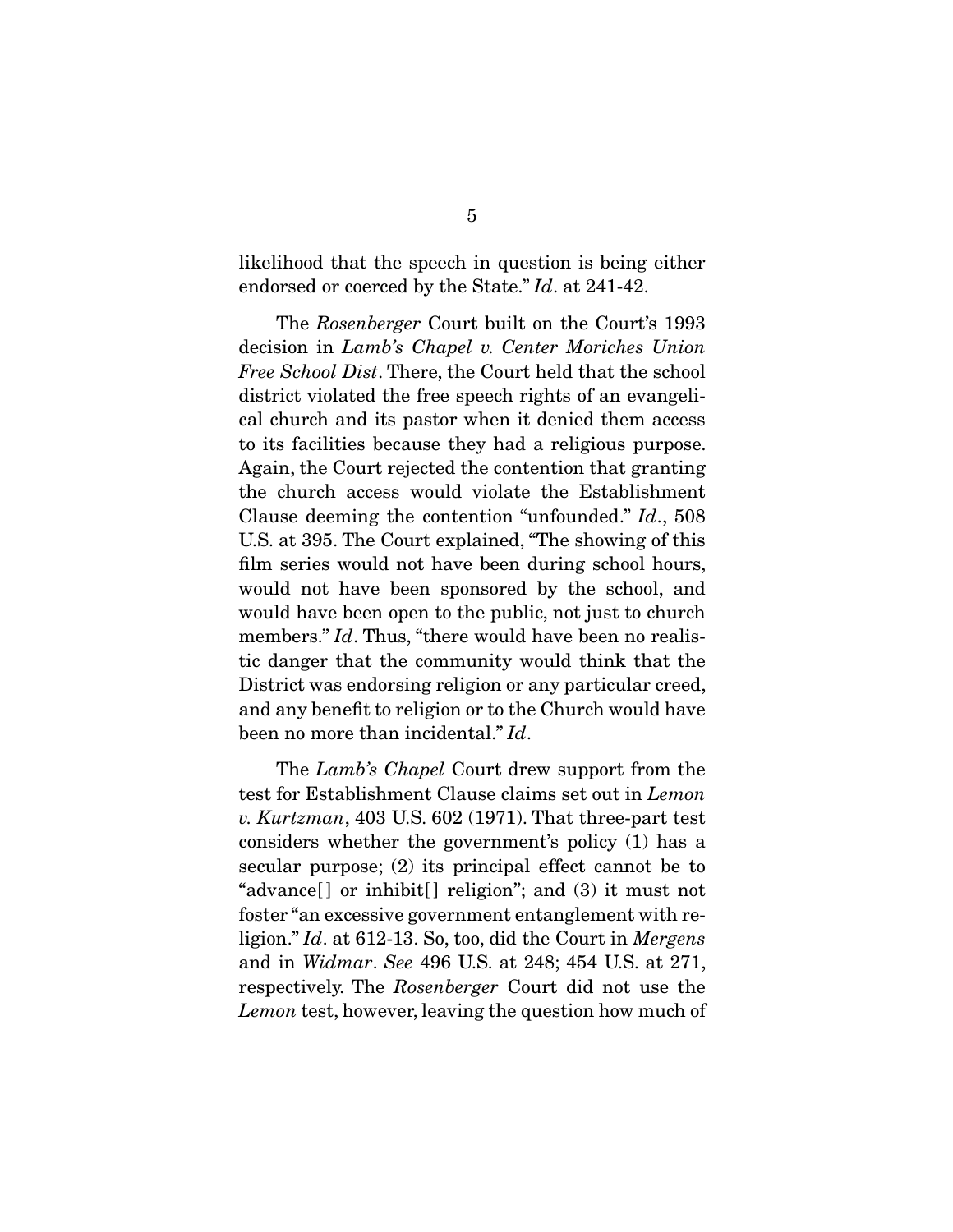that test remains in effect unanswered. Cf. American Legion v. American Humanist Ass'n, 139 S. Ct. at 2080<br>("In many cases, this Court has declined to apply the  $[Lemma of theorem 1.11]$  cases, the Court has declined to apply  $[Lemma of Theorem 2.11]$ 

In the same way, the Court rejected the contention<br>that the Establishment Clause supported the refusal of a high school to recognize a Christian Club. Bd. of  $F_{\text{uluc. of}}$  Westaide Curty, Schoole v. Mergene, supported Educ. of Westside Cmty. Schools v. Mergens, supra.<br>Writing for a plurality of the Court, Justice O'Connor reasoned that the federal Equal Access Act, 20 U.S.C.  $\S\S 4071(a)$  and (b), created a policy of neutrality, not  $\frac{1}{2}$  and  $\frac{1}{2}$  and  $\frac{1}{2}$ , created a policy of neutrality, not endorsement. Id. 496 U.S. at 248. Drawing on the Court's decision in Widmar, v. Vincent, 454 U.S. 263. Court's decision in *Widmar v. Vincent*, 454 U.S. 263 (1981), Justice O'Connor explained that the Act had a secular purpose: "Because the Act on its face grants equal access to both religious and secular speech, we think it clear that the Act's purpose was not to endorse or disapprove of religion."  $Id$  at 249 (internal quotation omitted) omitted).

 $\frac{1}{2}$  is the some public function  $\frac{1}{2}$  fund for  $\frac{1}{2}$  fund for  $\frac{1}{2}$ chal purposes are invariant  $\beta$ 

 $2$  The only citations to Lemon in Rosenberger come in Justice Souter's dissent. See 515 U.S. at 882 (Souter, J., dissenting) (citing opinions of Brennan, J. and of White, J.); 899 (majority opinion of Burger, C.J.). Neither citation applies the three-part test of Lemon. This silence suggests that Judge R. Nelson's assertion<br>that the Court has "effectively killed Lemon" has merit and that the Court has "effectively killed Lemon," has merit and counsels against extending Santa Fe Indep. Sch. Dist. v. Doe, 530 U.S. 290 (2000). Kennedy, 4 F. 4th at 946 (R. Nelson, dissenting) (Santa Fe should not be extended as it stems from Lemon v. Kurtz $man$  – an ahistorical, atextual, and failed attempt to define Establishment Clause violations) (internal citation omitted). tablishment Clause violations) (internal citation omitted).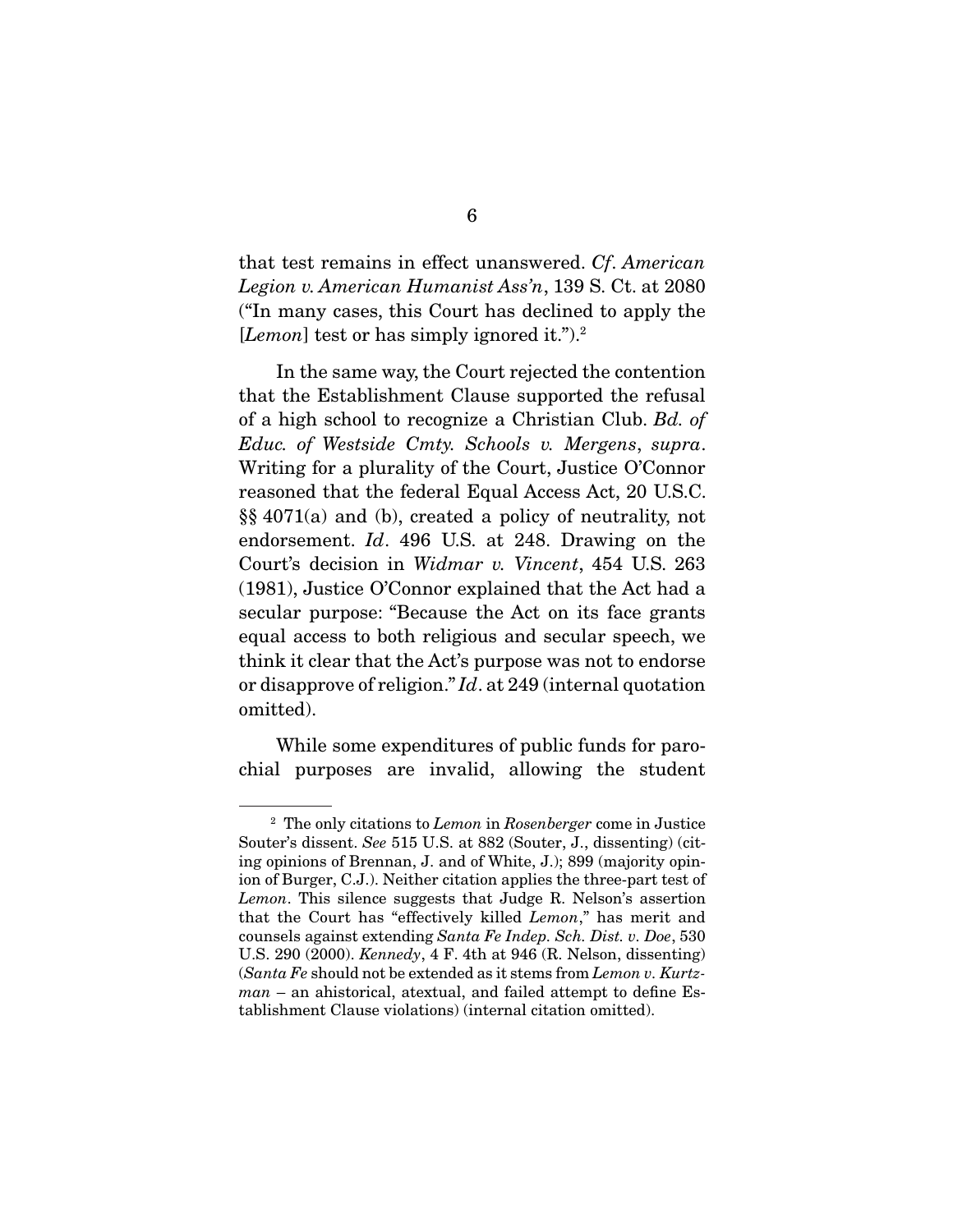religious group to use the school facilities did not advance religion. As noted above, the plurality agreed that "there is a crucial difference between *government* Clause forbids, and *private* speech, which the Free<br>Speech and Free Exergise Clauses protect,"  $Id$  at 250 Speech and Free Exercise Clauses protect."  $Id$ . at 250 (plurality op.) (emphasis in original). Justice O'Connor explained, "The proposition that schools do not endorse everything they fail to censor is not complicated."  $Id$ .<br>Moreover the school controlled the impression that its Moreover, the school controlled the impression that its actions gave to students because it could make clear that it did not endorse the religious club's activities.  $Id$ . at 251. The range of nonreligious and religious student endorsement of religion.  $Id$  at 252. Finally, there was faculty members was limited.  $Id$ . at 253.

 Justice Kennedy, joined by Justice Scalia, conspect to the Establishment Clause, Justice Kennedy  $\frac{1}{2}$  pointed to the lack of any direct benefit to religion. Id. at 260 (Kennedy, J., concurring in part and concurring pany recognition of a religious club... do not lead to the establishment of religion" under the direct benefit test. Id. Second, there was no coercion of any student to participate. Id. at 261.

In Widmar v. Vincent, the Court held that the University of Missouri at Kansas City's refusal to allow a previously registered student religious group to use its facilities. It concluded that the University violated the facilities. It concluded that the University violated the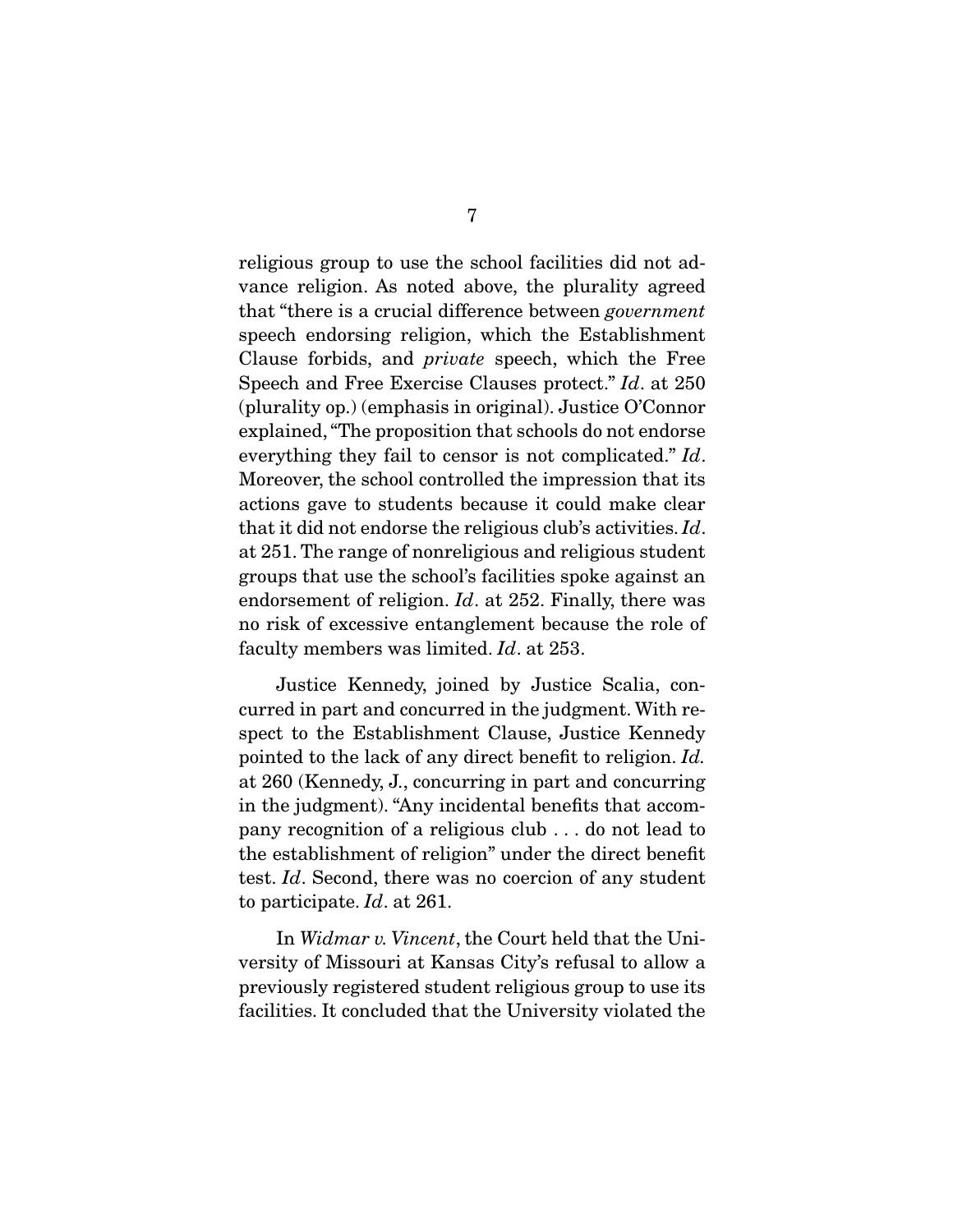student group's First Amendment rights to free speech<br>and association. In addition, applying the three-part test of Lemon v. Kurtzman, the Court found that the  $F$ <sub>stablishment</sub> Clause did not previde the University Establishment Clause did not provide the University and non-endorsement prong were "clearly met."  $454$ U.S. at 271. As for the effect of allowing the student group to participate, any benefit to religion would be incidental.  $Id$ . at 273. That conclusion flowed from the approximation would be  $\frac{1}{2}$ open nature of the forum the University created and<br>the variety of nonreligious and religious groups that took advantage of it.  $Id$ . at 274.

These cases demonstrate that the Free Exercise<br>Clause can allow religious activity without running afoul of the Establishment Clause. Put simply, the governmental actor must act in a neutral fashion, which the Respondent City did not. And, any invocation of the Establishment Clause as a defense should be subject. to rigorous and strict scrutiny. See Trinity Lutheran,  $137 S$  Ct at  $2010$ 137 S. C. at 2019.

**C. In another context, the Court has required an actor to set forth a strong basis in evidence for putting one principle or part of a statute ahead of another one of equal importance.** 

The Court has reconciled competing constitutional<br>or statutory commands in another context. That context has required reaching a balance between the Four $t_{\text{cont}}$   $\Lambda$  mondmant's guarantee of equal treatment teenth Amendment's guarantee of equal treatment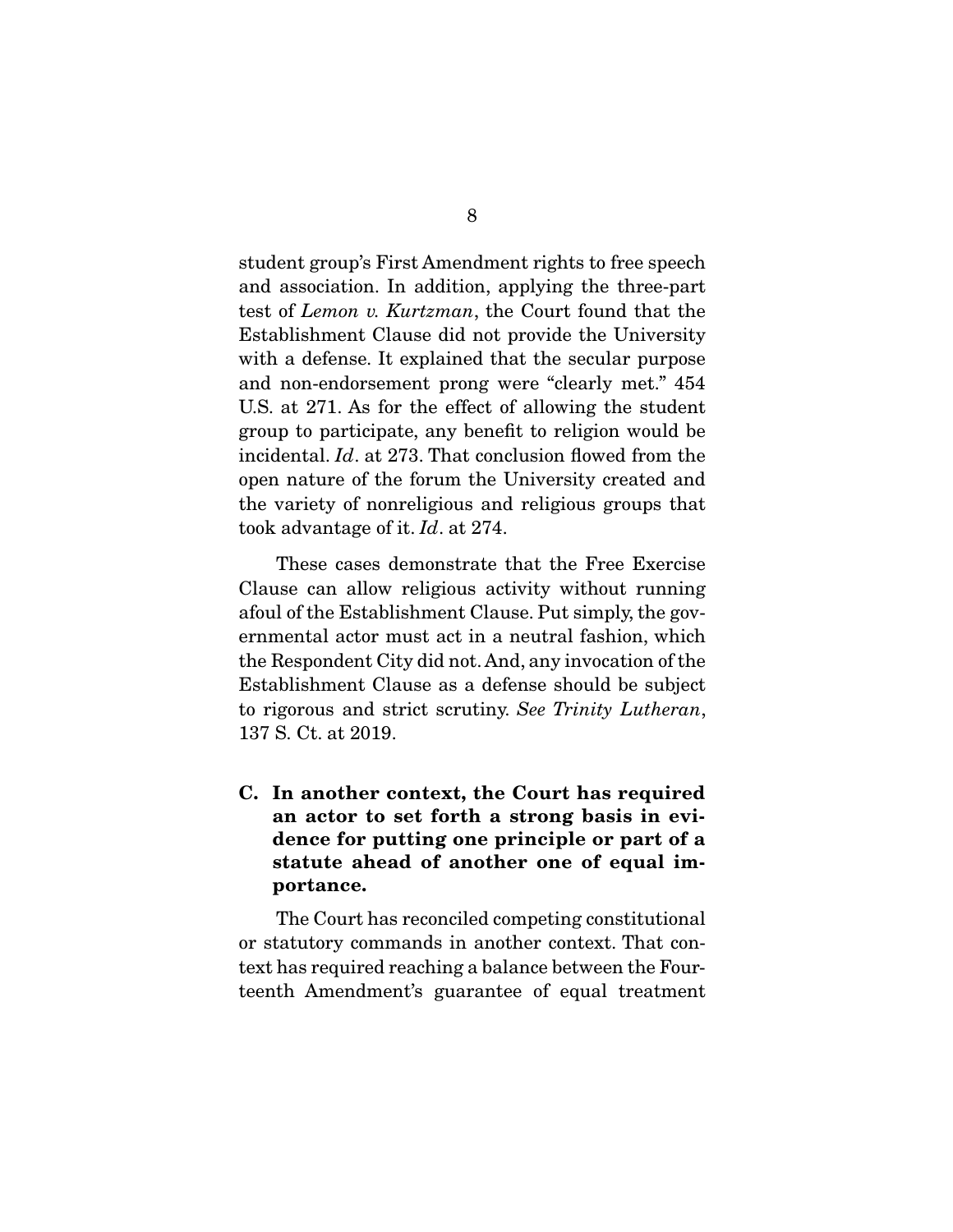and other interest. In that case, the Court has required that parties like Respondent show a "strong basis in evidence" that it had to put one part of a statute or one principle ahead of a nother.  $\mathbf{p}$  and a matrix and a set and a set and a set and a set and a set  $\mathbf{p}$ 

In City of Richmond v. J.A. Croson Co., 488 U.S. 469 (1989), the Court confronted the tension between the equal treatment demands of the Fourteenth Amendment and "the use of race-based measures to ameliorate the past effects of discrimination on the opportunities enjoyed by members of minority groups in our society."  $Id$ . at 476-77. It held that a racial set-aside<br>program for subcontractors on City projects was not a program for subcontractors on City projects was not a City's plan required that 30% of the dollar amount of construction contracts awarded by the City be awarded in turn to minority subcontractors. That plan defined minority group members to include "solitizens of the United States who are Blacks, Spanish-speaking, Orientals, Indians, Eskimos, or Aleuts." See id. at 478.

Drawing on the plurality opinion in Wygant  $v$ . Jackson Bd. of Educ., 476 U.S. 267 (1986), the Court pointed to ways in which the generalized claim of past discrimination in the construction industry failed to justify the City's set-aside. First, given the plan's focus on past discrimination in an entire industry, the City's plan "has no logical stopping point." Id. at  $498$  (quoting Wygant  $476$  US at  $275$  (plurality op)). Moreover "an Wygant, 476 U.S. at 275 (plurality op.)). Moreover, "an amorphous claim that there has been past discrimination in a particular industry cannot justify the use of an unyielding racial quota."  $Id$ . at 499. And, "[t]he 30% quota cannot be tied to any injury suffered by anyone." Id.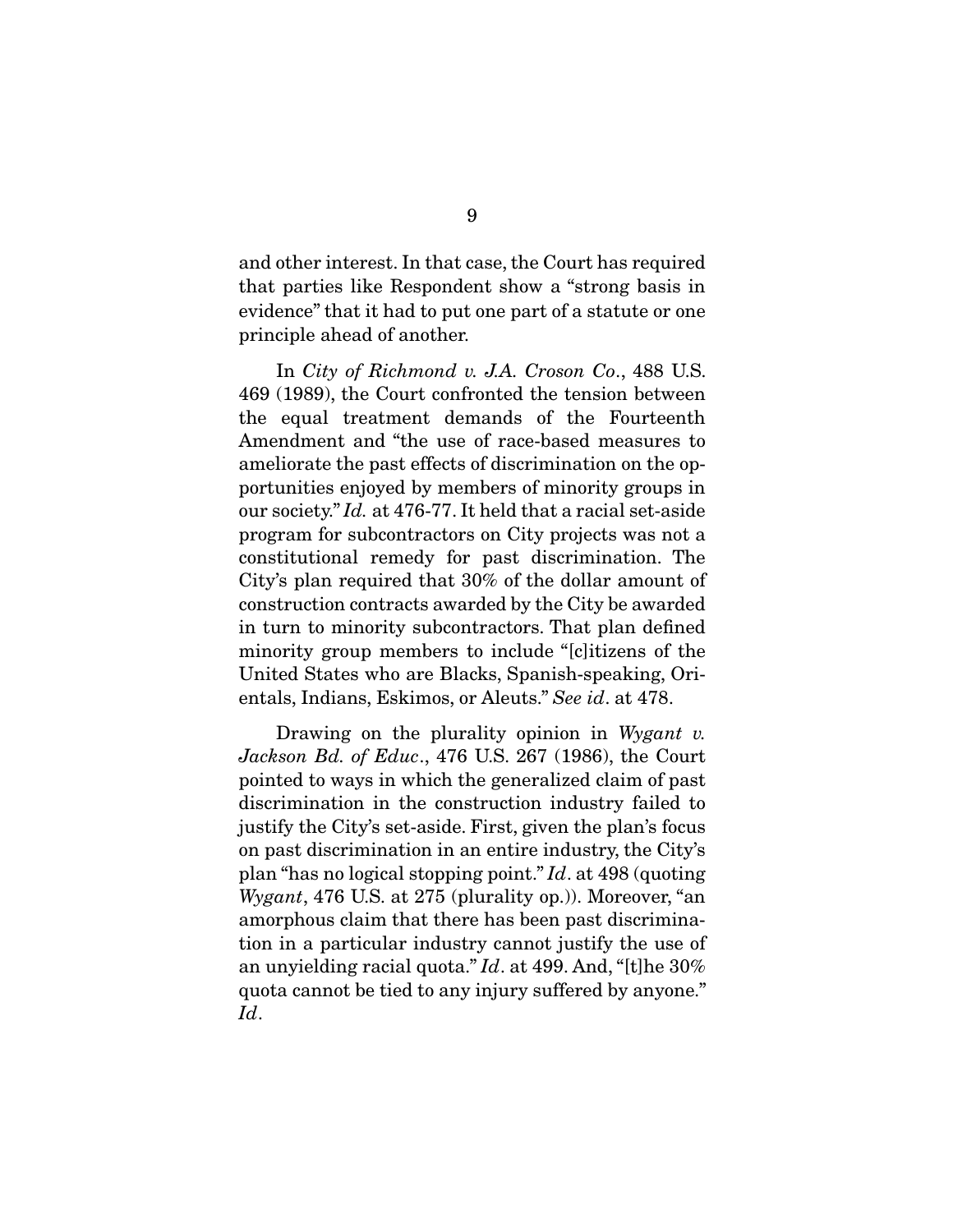The Court next found that the factual findings of the district court failed to provide a "strong basis in evidence'" for its conclusion that remedial action was  $\frac{1}{2}$  is considered that remediate that remediate  $\frac{1}{2}$  action is negligible. rality op.). Indeed, "[t]here is nothing approaching a prima facie case of a constitutional or statutory violation by *anyone* in the Richmond construction industry."<br>
Let at 500 (omphasis in original). The Court explained Id. at 500 (emphasis in original). The Court explained that the invocation of a benign or remedial purpose was to no effect given the "suspect" nature of "racial classifications."  $Id$ . The plan's extension of the benefits of the set eside to Spanish speeking. Oriental Indian of the set-aside to Spanish-speaking, Oriental, Indian, "absolutely no evidence." Id. at 506 (emphasis in origi-<br>nol). Finally, the Court absorved that if the  $30\%$  set nal). Finally, the Court observed that if the 30% set-<br>aside was designed to help African-American contractors, "one may legitimately ask why they are forced to share this 'remedial relief' with an Aleut citizen who moves to Richmond tomorrow?" Id.

In *Ricci v. DeStefano*, 557 U.S. 557 (2009), the Court returned to the strong basis in evidence standard and elaborated on it in holding that the City of New Haven, CT, violated Title VII of the Civil Rights Act of 1964 when it discarded the test results in an unsuccessful effort to avoid disparate-impact liability. The City's effort failed because it could not "demonstrate a strong basis in evidence that, had it not taken the action, it would have been liable under the disparate-impact statute."  $Id.$ , at 563. In so doing, the Court had to reconcile competing claims under two  $\frac{1}{2}$  conce of Title VII  $\mathbf{p}$  is  $\mathbf{p}$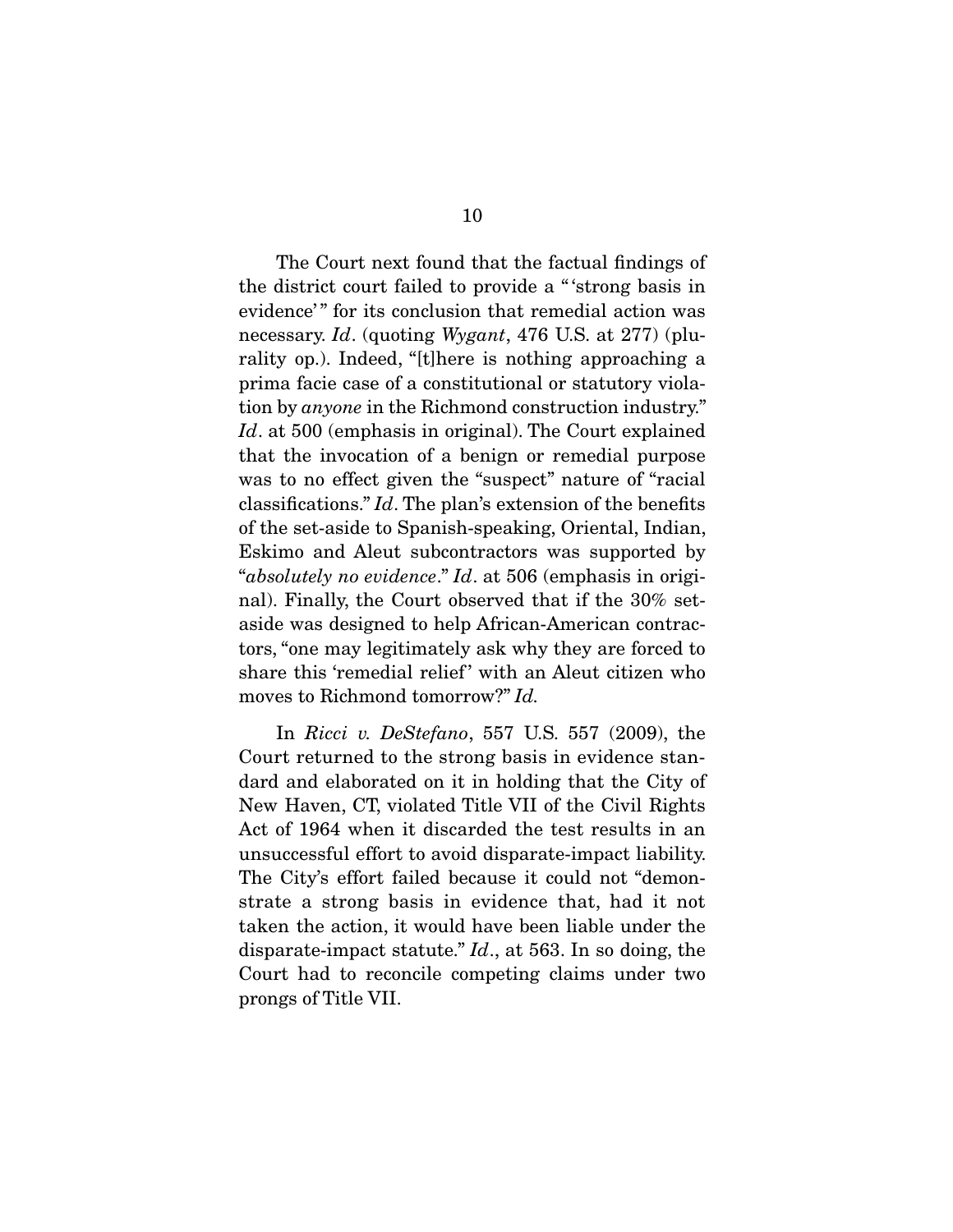As amended, Title VII prohibits both an employer's actions that result in disparate treatment and those that result in disparate impact. In the underlying case, the "City rejected the test results solely because the higher scoring candidates were white. The question is not whether that conduct was discriminatory, but whether the City has a lawful justification for its race-based action."  $Id$ . at 580.

The Court explained that, when statutory provisions or principles conflict, its job was to "provide guidance for situations when these two prohibitions  $[i.e.,$ those against disparate treatment and disparate im- $[$  chem." Id. It first rejected the contention of Petitioners<br>that dispare to tractment always provailed reasoning that disparate treatment always prevailed, reasoning<br>that Congress prohibited both practices.<sup>3</sup> The Court that Congress promoted both practices. The Court<br>novt rejected the contention that the employer "in fact next rejected the contention that the employer "in fact

Fetitioners' contention has merit insofar as disparate im-<br>pact, standing alone, is not unconstitutional. See Vill. of Arlington<br>Heights v. Metro, Housing Dev. Corn. 499 U.S. 959 (1977): There Heights v. Metro. Housing Dev. Corp., 429 U.S. 252 (1977); There, it noted, "our decision last term in Washington v. Davis, 426 U.S.<br>229 (1976), made it clear that official action will not be held unconstitutional solely because it results in a racially disproportionate impact." Id. at 264-65. In his concurring opinion in Ricci,<br>Justice Scalia explained the conundrum "Title VII's disparate-Justice Scalia explained the conundrum, "Title VII's disparateing employers to evaluate the racial outcomes of their policies, and to make decisions based on (because of) those racial outcomes. That type of racial decision making is, as the Court explains, discriminatory."  $Ricci$ , 557 U.S. at 594 (Scalia, J., concurring). He concluded "[Tlbe war between disparate impact concurring). He concluded, "[T]he war between disparate impact and equal protection will be waged sooner or later, and it behooves us to be thinking about how  $-$  and on what terms  $-$  to make peace between them."  $Id$ . at 595-96 (Scalia, J., concurring).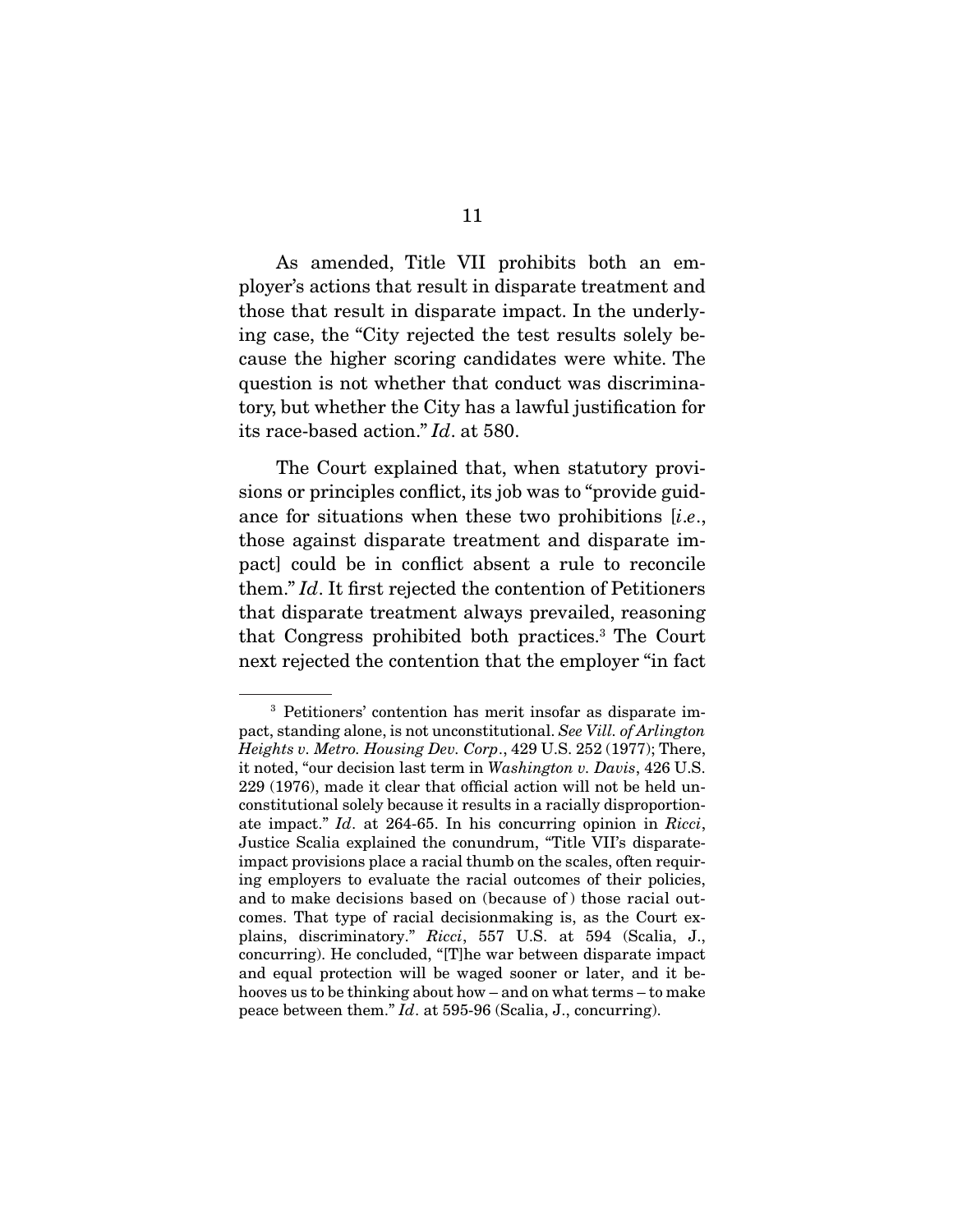must be in violation of the disparate-impact provision<br>before it can use compliance as a defense in a disparate-treatment suit."  $Id$ . at 580-81. It observed, "Forbidding employers to act unless they know, with certainty, that a practice violates the disparate-impact provision would bring compliance efforts to a complete standwould being complete the at  $\alpha$  to complete stand-<br>still." Id. at 581.

The contrary suggestion, that an employer's good-<br>faith belief that it had to act to avoid disparate-impact liability was sufficient to "justify race-conscious conduct," was no more appealing.  $Id$ . at 581. The Court noted, "Allowing employers to violate the disparate-<br>treatment prohibition based on a mere good-faith fear of disparate-impact liability would encourage racebased action at the slightest hint of disparate-impact liability. A minimal standard could cause employers to discard the results of lawful and beneficial promotional examinations even where there is little if any evidence of disparate-impact discrimination."  $Id$ . A "de facto quota system" could be the result of a good-faith standard. Id.

The Court fastened on the "strong basis in evi-<br>dence" standard as the one to be met before race-based action might survive scrutiny. Id. at 582 (citing Croson,  $\frac{188}{15}$  at 500). It evaluated that such a standard left 488 U.S. at 500). It explained that such a standard left "ample room" for the operation of both parts of Title VII, "allowing violations of one in compliance with the other only in certain, narrow circumstances." Id. at  $583$  "If an employer cannot researce a test based on a candidate's race, ... then it follows a *fortiori* that it may not take the greater step of discarding the test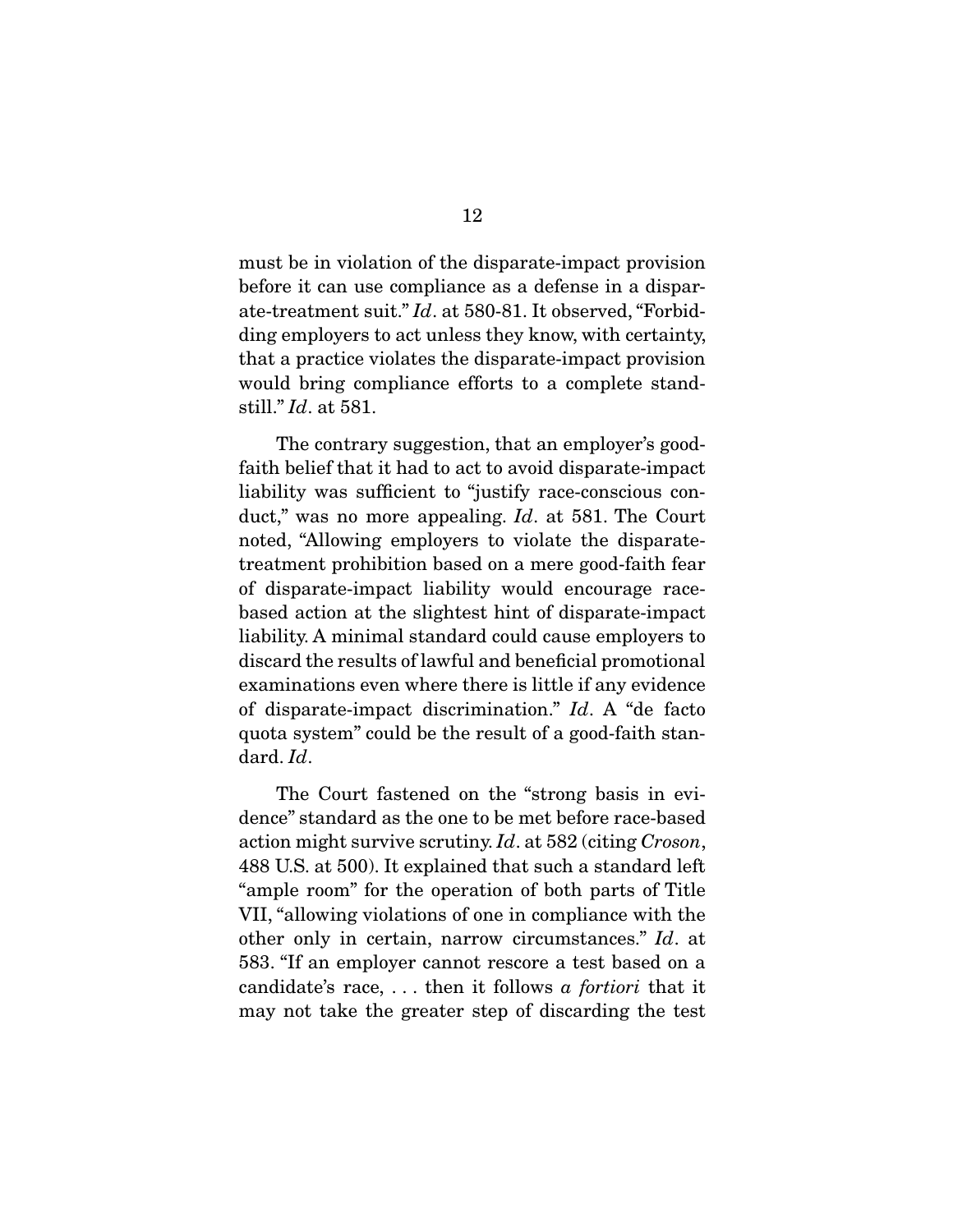altogether to achieve a more desirable racial distribubasis in evidence that the test was deficient and that discarding the results is necessary to avoid violating the disparate-impact provision."  $Id$  at 584.

jective, strong basis in evidence" for acting as it did.  $Id$ . at 585. Indeed, even if the City could make out a prima old showing of a significant statistical disparity,  $\dots$ and nothing more  $-$  is far from a strong basis in evidence."  $Id$ . at 587. Likewise, "a few stray (and contra-<br>dictory) statements in the record" are not enough to create a strong basis in evidence.  $Id$ . at 591.

The "strong basis in evidence" test guards against governmental overreach. It is consistent with Justice Powell's injunction that when governmental bodies are balancing competing principles or statutory provisions, they must "act with extraordinary care." Wygant v. Jackson Bd. of Educ., 476 U.S. 267, 278 (1986) (plu-<br>rality op.). It should guide this Court's analysis of the  $r_{\rm s}$  is the court of the court of the this court  $r_{\rm s}$  and the this court competing claims in this case.

## **D. The Ninth Circuit's concern that allowing Petitioner's private prayers will give rise to an Establishment Clause violation fails these tests.**

The Ninth Circuit's analysis of the competing constitutional claims is flawed. There is no strong basis in evidence to support the notion that, by refraining from evidence to support the notion that, by refraining from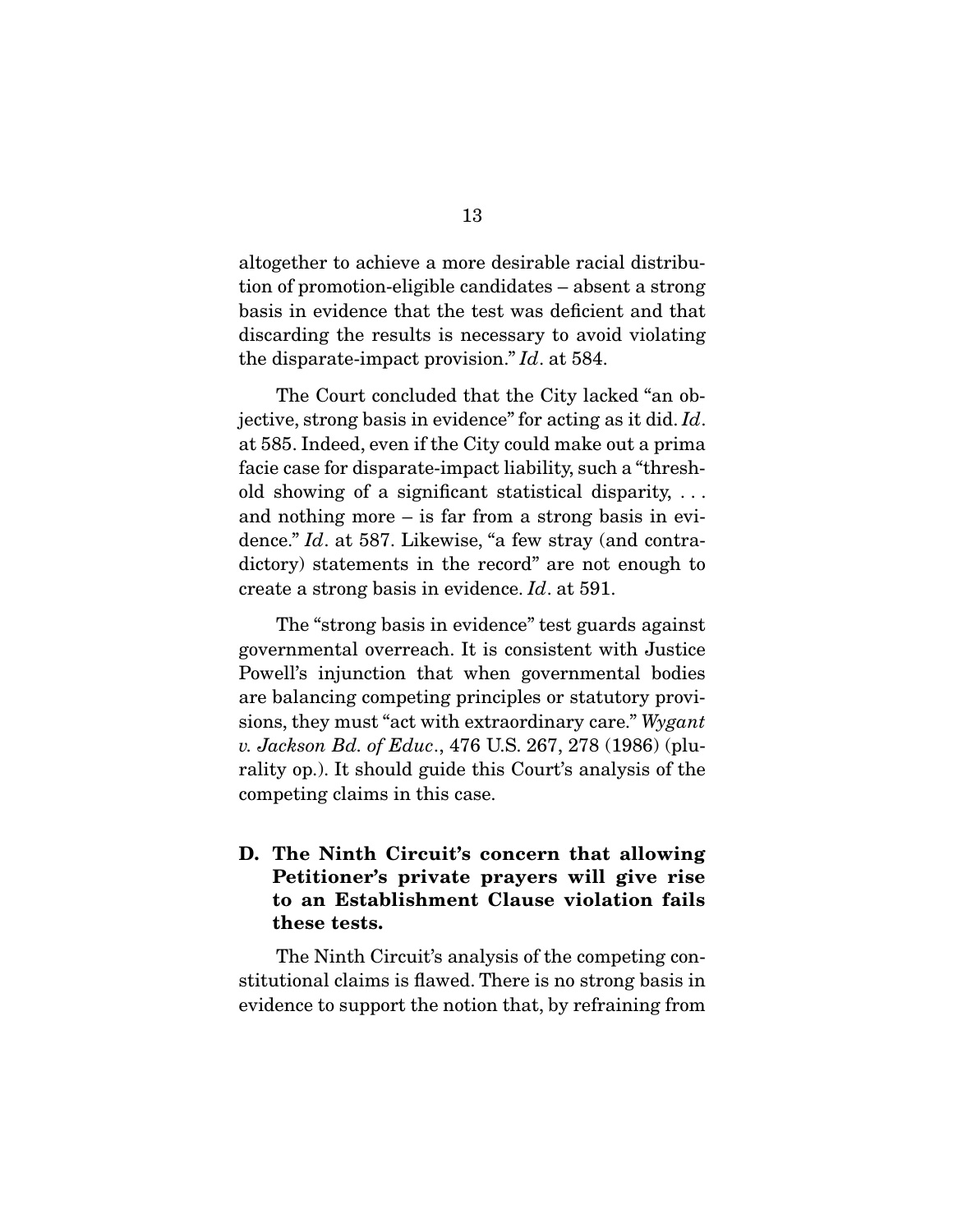suspending Petitioner, Respondent would have vio-<br>lated the Establishment Clause. lated the Establishment Clause.

At the outset, reliance on *Santa Fe* is misplaced.<br>There, the pregame invocative prayer was the product of a formal District policy. As the Court noted, "These invocations are authorized by a government policy and take place on government property at government sponsored school-related events."  $Id$ ., 530 U.S. at 302. It is that government policy that causes the Establishment Clause problem.

Moreover, the Free Exercise and Free Speech at issue are plainly the actions of a private party, not a governmental body. There is no basis for attributing Petitioner's actions to the City. Indeed, the City could have issued a disclaimer that, by allowing Petitioner's actions, the City "evince[d] neutrality toward, rather than endorsement of, religious speech." See Mergens,  $\frac{1}{4}$  and  $\frac{1}{5}$  at  $\frac{951}{12}$  Indeed, it is "lelply by ignoring every 496 U.S. at 251. Indeed, it is "[o]nly by ignoring every-<br>thing the District said and did could an observer (mistakenly) think the school was endorsing Kennedy's" prayer. Kennedy,  $4$  F. 4th at 942 (O'Scannlain, dissent-<br>ing). Given that the City poither festered per endersed. ing). Given that the City neither fostered nor endorsed  $K_{\text{max}}$  and  $K_{\text{max}}$  problems  $\frac{1}{N}$  and  $\frac{1}{N}$  $t$ does not turn private speech into endorsement. The endorsement is endorsement. The endorsement of  $t$ Id.

There is little basis for a finding of endorsement or<br>entanglement. As Judge Ikuta noted, "BSD took 'pains to disassociate itself from the private speech involved in this case.'"  $Kennedy$ , 4 F. 4th at 944 (Ikuta, J., dis-<br>sonting) (quoting  $Bosenberger$ , 515 U.S. at 841). And to senting) (quoting Rosenberger, 515 U.S. at 841). And, to